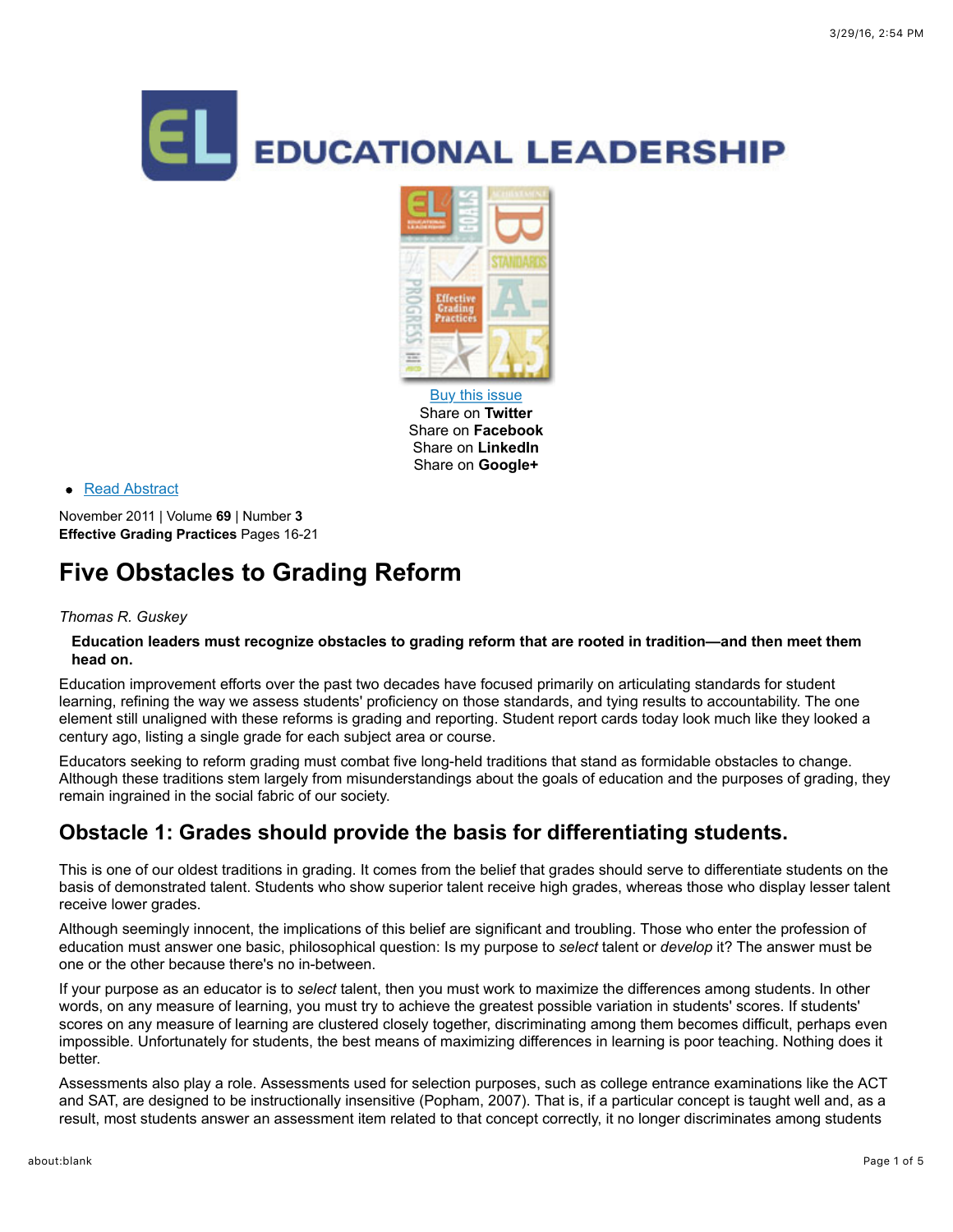and is therefore eliminated from the assessment. These types of assessments maximize differences among students, thus facilitating the selection process.

If, on the other hand, your purpose as an educator is to *develop* talent, then you go about your work differently. First, you clarify what you want students to learn and be able to do. Then you do everything possible to ensure that *all* students learn those things well. If you succeed, there should be little or no variation in measures of student learning. All students are likely to attain high scores on measures of achievement, and all might receive high grades. If your purpose is to develop talent, this is what you strive to accomplish.

### **Obstacle 2: Grade distributions should resemble a normal bell-shaped curve.**

The reasoning behind this belief goes as follows: If scores on intelligence tests tend to resemble a normal bell-shaped curve and intelligence is clearly related to achievement—then grade distributions should be similar.

A true understanding of normal curve distributions, however, shows the error in this kind of reasoning. The normal bell-shaped curve describes the distribution of randomly occurring events *when nothing intervenes*. If we conducted an experiment on crop yield in agriculture, for example, we would expect the results to resemble a normal curve. A few fertile fields would produce a high yield; a few infertile fields would produce a low yield; and most would produce an average yield, clustering around the center of the distribution.

But if we intervene in that process—say we add a fertilizer—we would hope to attain a very different distribution of results. Specifically, we would hope to have all fields, or nearly all, produce a high yield. The ideal result would be for all fields to move to the high end of the distribution. In fact, if the distribution of crop yield after our intervention still resembled a normal bellshaped curve, that would show that our intervention had failed because it made no difference.

Teaching is a similar intervention. It's a purposeful and intentional act. We engage in teaching to attain a specific result—that is, to have all students, or nearly all, learn well the things we set out to teach. And just like adding a fertilizer, if the distribution of student learning after teaching resembles a normal bell-shaped curve, that, too, shows the degree to which our intervention failed. It made no difference.

Further, research has shown that the seemingly direct relationship between aptitude or intelligence and school achievement depends on instructional conditions, *not* a normal distribution curve (Hanushek, 2004; Hershberg, 2005). When the instructional quality is high and well matched to students' learning needs, the magnitude of the relationship between aptitude/intelligence and school achievement diminishes drastically and approaches zero (Bloom, 1976; Bloom, Madaus, & Hastings, 1981).

### **Obstacle 3: Grades should be based on students' standing among classmates.**

Most parents grew up in classrooms where their performance was judged against that of their peers. A grade of *C* didn't mean you had reached Step 3 in a five-step process to mastery or proficiency. It meant "average" or "in the middle of the class." Similarly, a high grade did not necessarily represent excellent learning. It simply meant that you did better than most of your classmates. Because most parents experienced such norm-based grading procedures as children, they see little reason to change them.

But there's a problem with this approach: Grades based on students' standing among classmates tell us nothing about how well students have learned. In such a system, all students might have performed miserably, but some simply performed less miserably than others.

In addition, basing grades on students' standing among classmates makes learning highly competitive. Students must compete with one another for the few scarce rewards (high grades) to be awarded by teachers. Doing well does not mean learning excellently; it means outdoing your classmates. Such competition damages relationships in school (Krumboltz & Yeh, 1996). Students are discouraged from cooperating or helping one another because doing so might hurt the helper's chance at success. Similarly, teachers may refrain from helping individual students because some students might construe this as showing favoritism and biasing the competition (Gray, 1993).

Grades must always be based on clearly specified learning criteria. Those criteria should be rigorous, challenging, and transparent. Curriculum leaders who are working to align instructional programs with the newly developed common core state standards move us in that direction. Grades based on specific learning criteria have direct meaning; they communicate what they were intended to communicate.

### **Obstacle 4: Poor grades prompt students to try harder.**

Although educators would prefer that motivation to learn be entirely intrinsic, evidence indicates that grades and other reporting methods affect student motivation and the effort students put forth (Cameron & Pierce, 1996). Studies show that most students view high grades as positive recognition of their success, and some work hard to avoid the consequences of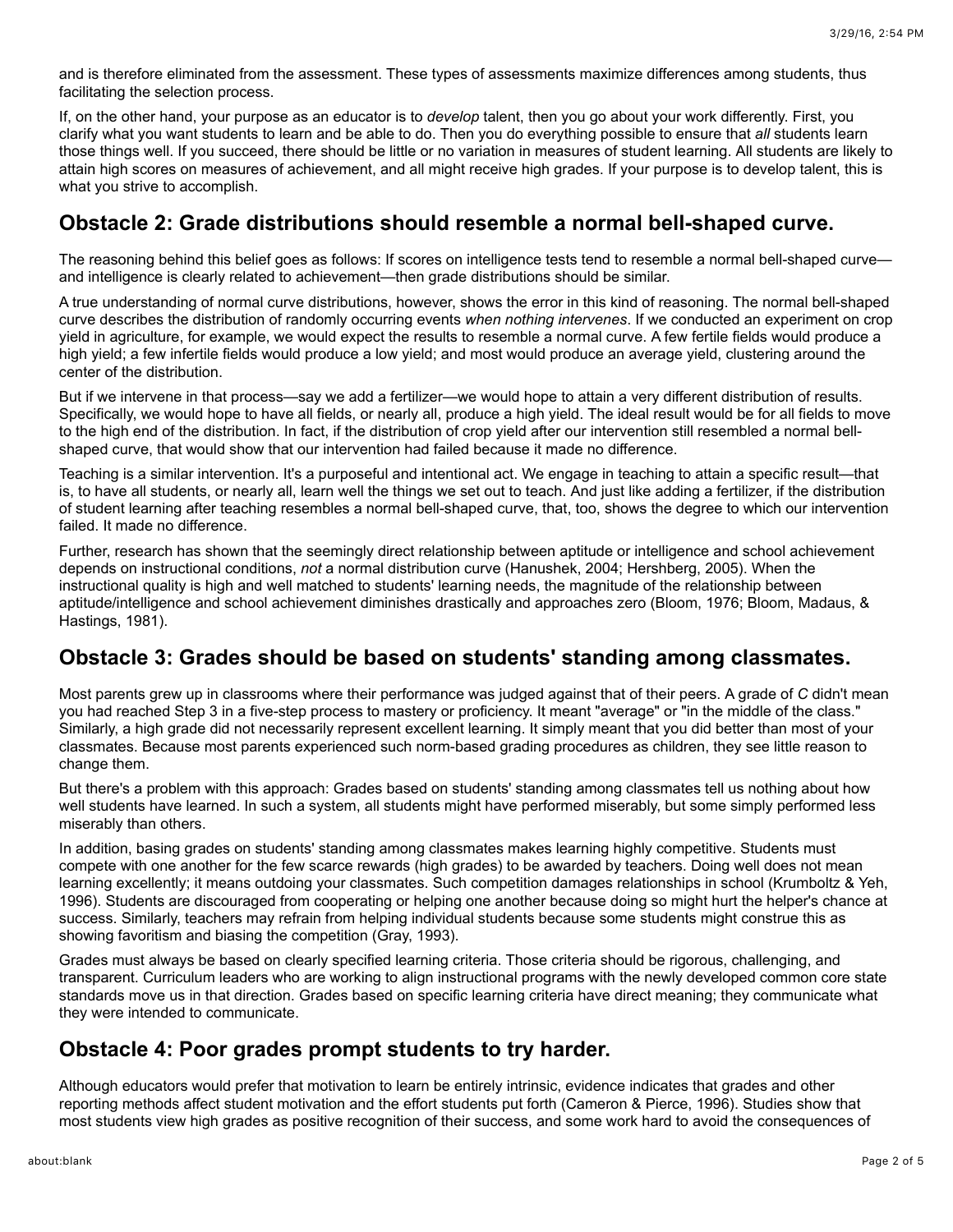low grades (Haladyna, 1999).

At the same time, no research supports the idea that low grades prompt students to try harder. More often, low grades prompt students to withdraw from learning. To protect their self-images, many students regard the low grade as irrelevant or meaningless. Others may blame themselves for the low grade but feel helpless to improve (Selby & Murphy, 1992).

Recognizing the effects on students of low grades, some schools have initiated policies that eliminate the use of failing grades altogether. Instead of assigning a low or failing grade, teachers assign an *I*, or incomplete, with immediate consequences. Students who receive an *I* may be required to attend a special study session *that day* to bring their performance up to an acceptable level—and no excuses are accepted. Some schools hold this session after regular school hours whereas others conduct it during lunchtime.

Such a policy typically requires additional funding for the necessary support mechanisms, of course. But in the long run, the investment can save money. Because this regular and ongoing support helps students remedy their learning difficulties before they become major problems, schools tend to spend less time and fewer resources in major remediation efforts later on (see Roderick & Camburn, 1999).

#### **Obstacle 5: Students should receive one grade for each subject or course.**

If someone proposed combining measures of height, weight, diet, and exercise into a single number or mark to represent a person's physical condition, we would consider it laughable. How could the combination of such diverse measures yield anything meaningful? Yet every day, teachers combine aspects of students' achievement, attitude, responsibility, effort, and behavior into a single grade that's recorded on a report card—and no one questions it.

In determining students' grades, teachers typically merge scores from major exams, compositions, quizzes, projects, and reports, along with evidence from homework, punctuality in turning in assignments, class participation, work habits, and effort. Computerized grading programs help teachers apply different weights to each of these categories (Guskey, 2002a) that then are combined in idiosyncratic ways (see McMillan, 2001; McMillan, Myran, & Workman, 2002). The result is a "hodgepodge grade" that is just as confounded and impossible to interpret as a "physical condition" grade that combined height, weight, diet, and exercise would be (Brookhart & Nitko, 2008; Cross & Frary, 1996).

Recognizing that merging these diverse sources of evidence distorts the meaning of any grade, educators in many parts of the world today assign multiple grades. This idea provides the foundation for standards-based approaches to grading. In particular, educators distinguish product, process, and progress learning criteria (Guskey & Bailey, 2010).

*Product criteria* are favored by educators who believe that the primary purpose of grading is to communicate summative evaluations of students' achievement and performance (O'Connor, 2002). In other words, they focus on *what* students know and are able to do at a particular point in time. Teachers who use product criteria typically base grades exclusively on final examination scores; final products (reports, projects, or exhibits); overall assessments; and other culminating demonstrations of learning.

*Process criteria* are emphasized by educators who believe that product criteria do not provide a complete picture of student learning. From their perspective, grades should reflect not only the final results, but also *how* students got there. Teachers who consider responsibility, effort, or work habits when assigning grades use process criteria. So do teachers who count classroom quizzes, formative assessments, homework, punctuality of assignments, class participation, or attendance.

*Progress criteria* are used by educators who believe that the most important aspect of grading is how much students gain from their learning experiences. Other names for progress criteria include *learning gain, improvement scoring, value-added learning*, and *educational growth*. Teachers who use progress criteria look at how much improvement students have made over a particular period of time, rather than just where they are at a given moment. As a result, scoring criteria may be highly individualized among students. Grades might be based, for example, on the number of skills or standards in a learning continuum that students mastered and on the adequacy of that level of progress for each student. Most of the research evidence on progress criteria comes from studies of individualized instruction (Esty & Teppo, 1992) and special education programs (Gersten, Vaughn, & Brengelman, 1996; Jung & Guskey, 2010).

After establishing explicit indicators of product, process, and progress learning criteria, teachers in countries that differentiate among these indicators assign separate grades to each indicator. In this way, they keep grades for responsibility, learning skills, effort, work habits, or learning progress distinct from assessments of achievement and performance (Guskey, 2002b; Stiggins, 2008). The intent is to provide a more accurate and comprehensive picture of what students accomplish in school.

Although schools in the United States are just beginning to catch on to the idea of separate grades for product, process, and progress criteria, many Canadian educators have used the practice for years (Bailey & McTighe, 1996). Each marking period, teachers in these schools assign an achievement grade on the basis of the student's performance on projects, assessments, and other demonstrations of learning. Often expressed as a letter grade or percentage ( $A =$  advanced,  $B =$  proficient,  $C =$ basic, *D* = needs improvement, *F* = unsatisfactory), this achievement grade represents the teacher's judgment of the student's level of performance relative to explicit learning goals established for the subject area or course. Computations of grade-point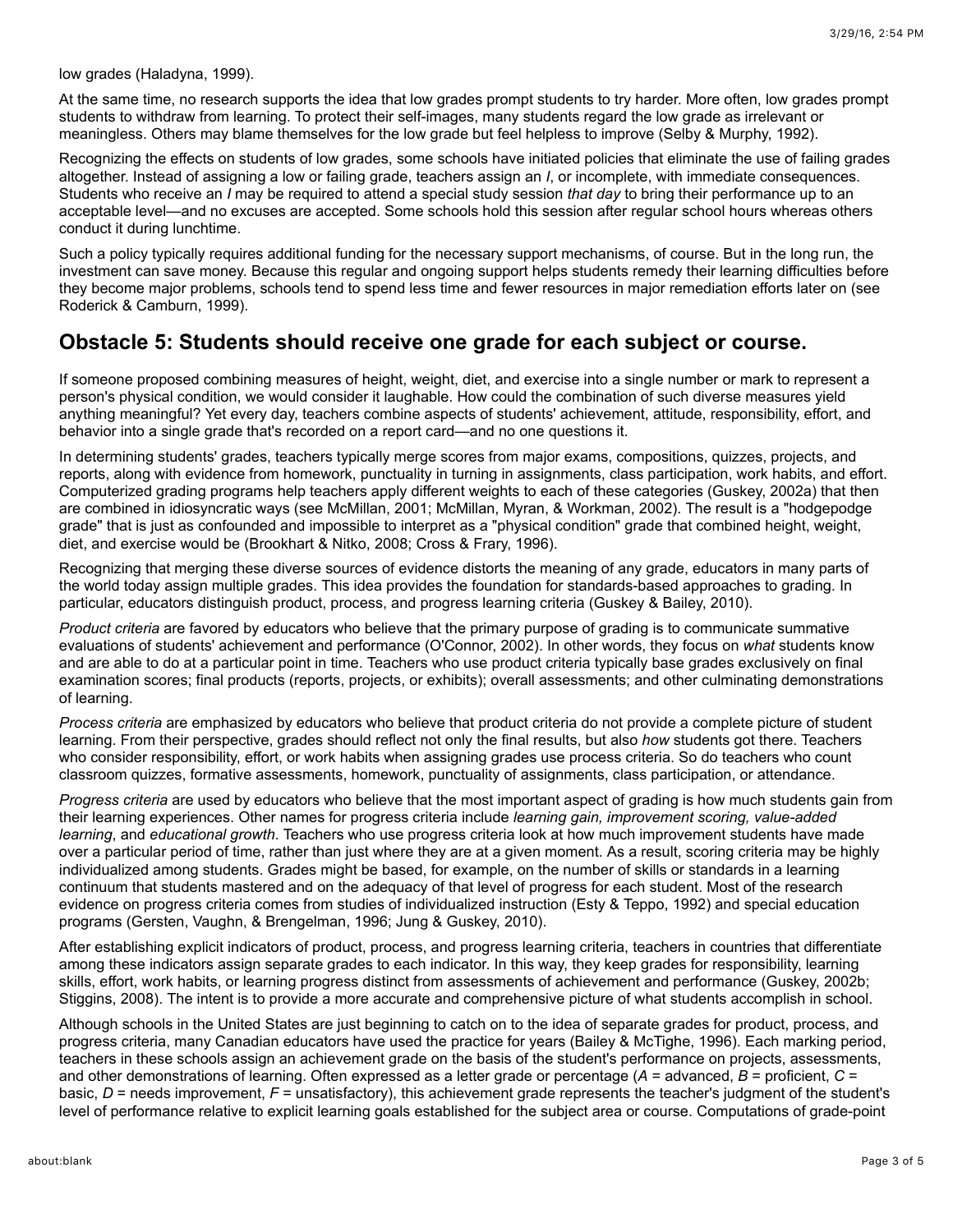averages and class ranks are based solely on these achievement or "product" grades.

In addition, teachers assign separate grades for homework, class participation, punctuality of assignments, effort, learning progress, and the like. Because these factors usually relate to specific student behaviors, most teachers record numerical marks for each (*4* = consistently; *3* = usually; *2* = sometimes; and *1* = rarely). To clarify a mark's meaning, teachers often identify specific behavioral indicators. For example, these might be the indicators for a homework mark:

- *4* = All homework assignments are completed and turned in on time.
- *3* = There are one or two missing or incomplete homework assignments.
- *2* = There are three to five missing or incomplete homework assignments.
- 1 = There are numerous missing or incomplete homework assignments.

Teachers sometimes think that reporting multiple grades will increase their grading workload. But those who use the procedure claim that it actually makes grading easier and less work (Guskey, Swan, & Jung, 2011a). Teachers gather the same evidence on student learning that they did before, but they no longer worry about how to weigh or combine that evidence in calculating an overall grade. As a result, they avoid irresolvable arguments about the appropriateness or fairness of various weighting strategies.

Reporting separate grades for product, process, and progress criteria also makes grading more meaningful. Grades for academic achievement reflect precisely that—academic achievement—and not some confusing amalgamation that's impossible to interpret and that rarely presents a true picture of students' proficiency (Guskey, 2002a). Teachers also indicate that students take homework more seriously when it's reported separately. Parents favor the practice because it provides a more comprehensive profile of their child's performance in school (Guskey, Swan, & Jung, 2011b).

The key to success in reporting multiple grades, however, rests in the clear specification of indicators related to product, process, and progress criteria. Teachers must be able to describe how they plan to evaluate students' achievement, attitude, effort, behavior, and progress. Then they must clearly communicate these criteria to students, parents, and others.

# **No More "We've Always Done It That Way"**

Challenging these traditions will not be easy. They've been a part of our education experiences for so long that they usually go unquestioned, despite the fact that they are ineffective and potentially harmful to students.

Education leaders who challenge these traditions must be armed with thoughtful, research-based alternatives. You can't go forward with only passionately argued opinions. To succeed in tearing down old traditions, you must have new traditions to take their place.

This means that education leaders must be familiar with the research on grading and what works best for students so they can propose more meaningful policies and practices that support learning and enhance students' perceptions of themselves as learners. Leaders who have the courage to challenge the traditional approach and the conviction to press for thoughtful, positive reforms are likely to see remarkable results.

#### **References**

Bailey, J. M., & McTighe, J. (1996). Reporting achievement at the secondary level: What and how. In T. R. Guskey (Ed.), *Communicating student learning: 1996 Yearbook of the ASCD* (pp. 119–140). Alexandria, VA: ASCD.

Bloom, B. S. (1976). *Human characteristics and school learning*. New York: McGraw-Hill.

Bloom, B. S., Madaus, G. F., & Hastings, J. T. (1981). *Evaluation to improve learning*. New York: McGraw-Hill.

Brookhart, S. M., & Nitko, A. J. (2008). *Assessment and grading in classrooms*. Upper Saddle River, NJ: Pearson.

Cameron, J., & Pierce, W. D. (1996). The debate about rewards and intrinsic motivation: Protests and accusations do not alter the results. *Review of Educational Research, 66*(1), 39–51.

Cross, L. H., & Frary, R. B. (1996, April). *Hodgepodge grading: Endorsed by students and teachers alike*. Paper presented at the annual meeting of the National Council on Measurement in Education, New York.

Esty, W. W., & Teppo, A. R. (1992). Grade assignment based on progressive improvement. *Mathematics Teacher, 85*(8), 616– 618.

Gersten, R., Vaughn, S., & Brengelman, S. U. (1996). Grading and academic feedback for special education students and students with learning difficulties. In T. R. Guskey (Ed.), *Communicating student learning: 1996 yearbook of the ASCD* (pp. 47–57). Alexandria, VA: ASCD.

Gray, K. (1993). Why we will lose: Taylorism in America's high schools. *Phi Delta Kappan, 74*(5), 370–374.

Guskey, T. R. (2002a). Computerized grade-books and the myth of objectivity. *Phi Delta Kappan, 83*(10), 775–780.